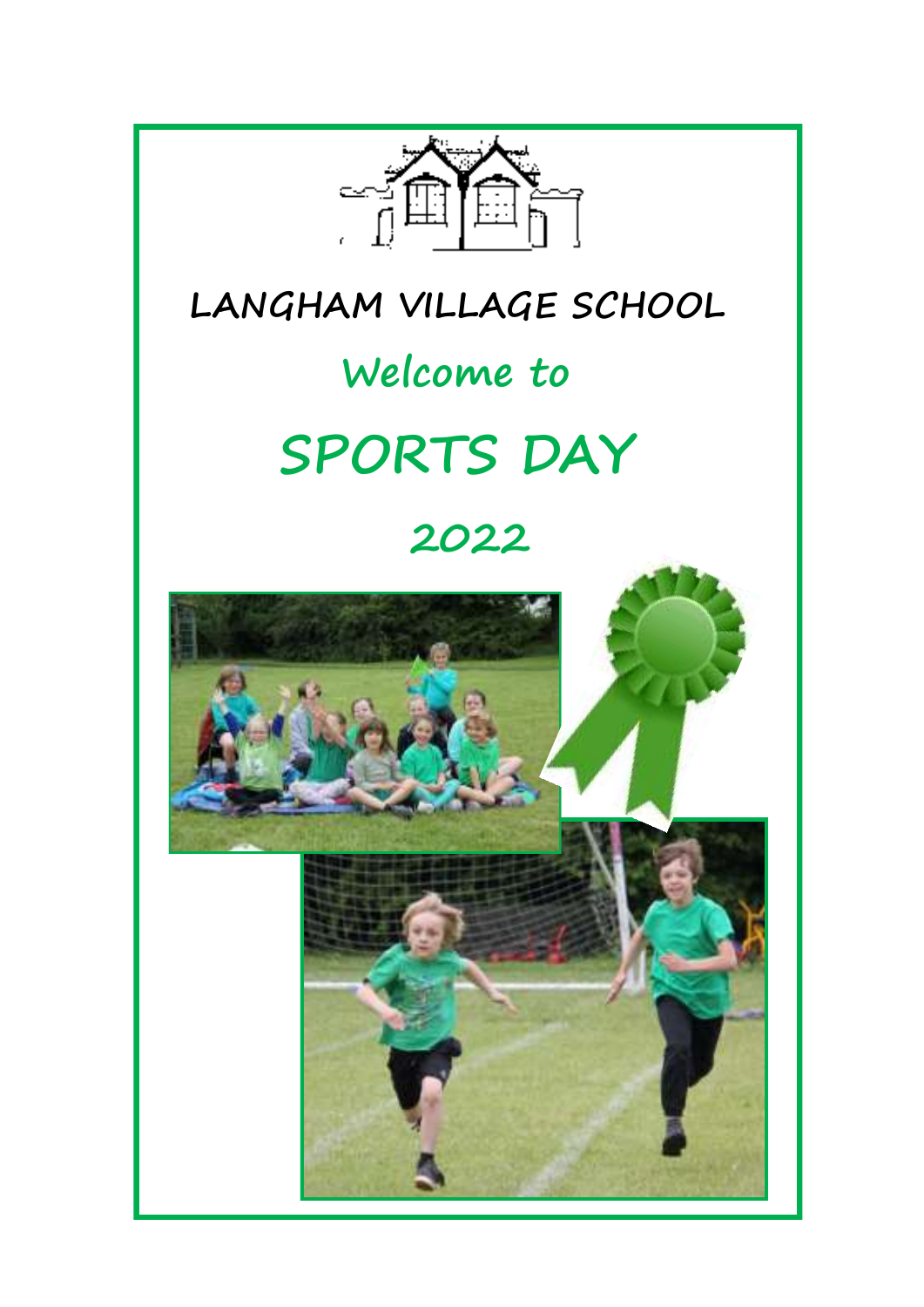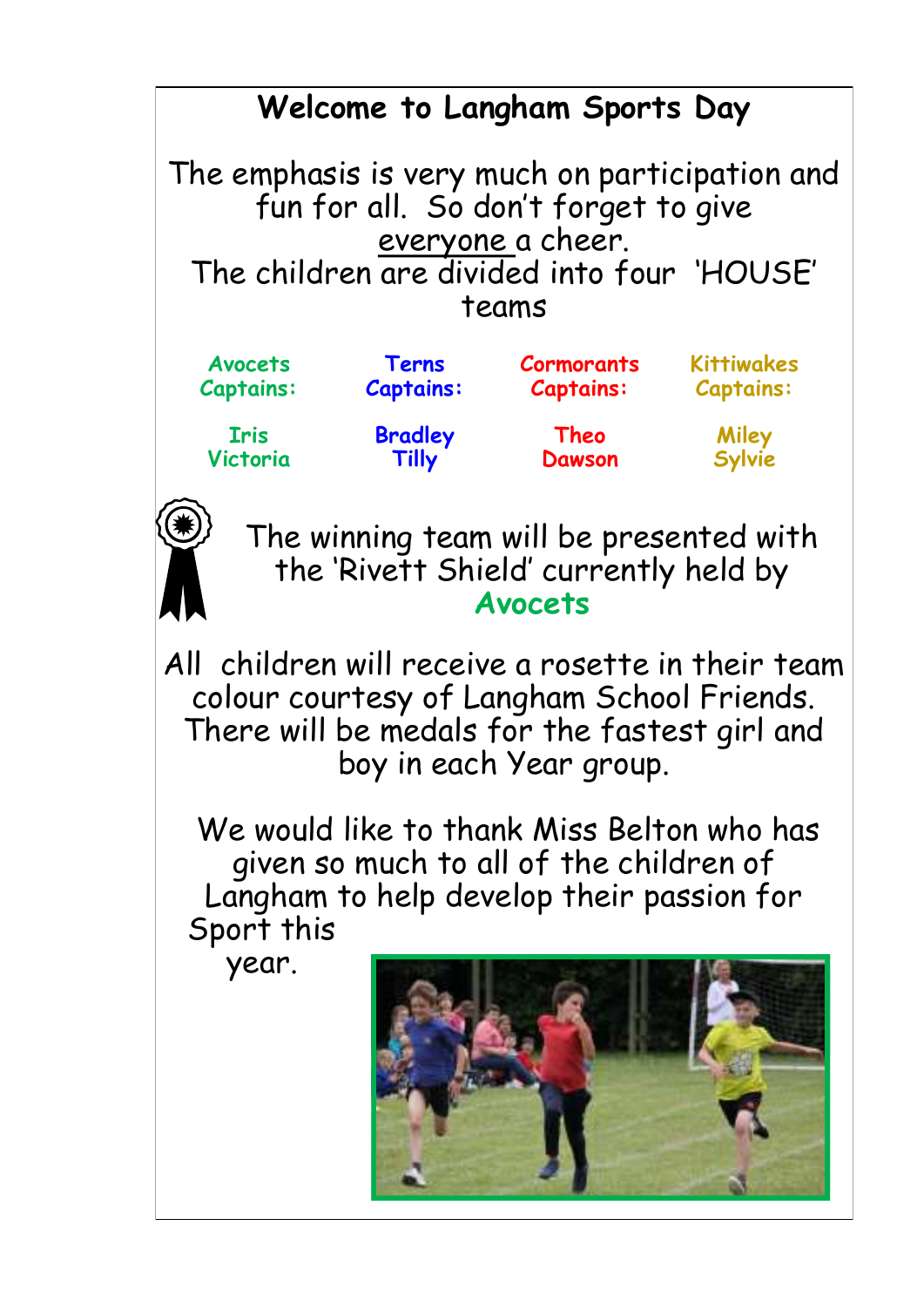## **Sports Day—1.00—3.00**

| Reception<br>Year 1<br>Year 2<br>Year 3<br>Year 4<br>Year 5<br>Year 6 | Sprints<br>Sprints<br>Sprints<br>Sprints<br>Sprints<br>Sprints<br>Sprints<br>(Award for fastest girl and boy in each year group) |
|-----------------------------------------------------------------------|----------------------------------------------------------------------------------------------------------------------------------|
| Reception                                                             | Bean bag race                                                                                                                    |
| Year 1                                                                | Hoop Challenge                                                                                                                   |
| Year 2                                                                | Hoop Challenge                                                                                                                   |
| Year 3/4                                                              | Hoop Challenge                                                                                                                   |
| Years 3/4                                                             | Relay                                                                                                                            |
| Years 5/6                                                             | Hurdles                                                                                                                          |
| Years 5/6                                                             | Relay                                                                                                                            |
| Reception                                                             | Egg and spoon                                                                                                                    |
| Year 1                                                                | Egg and Spoon                                                                                                                    |
| Year 2                                                                | Egg & spoon                                                                                                                      |
| Years 3/4                                                             | Hockey Slalom                                                                                                                    |
| Years 5/6                                                             | Multi-Sports Race                                                                                                                |
| Rec & KS1 (Coral, Amber) Marathon<br>KS2 (Jet, Quartz) Marathon       |                                                                                                                                  |

*Presentation*